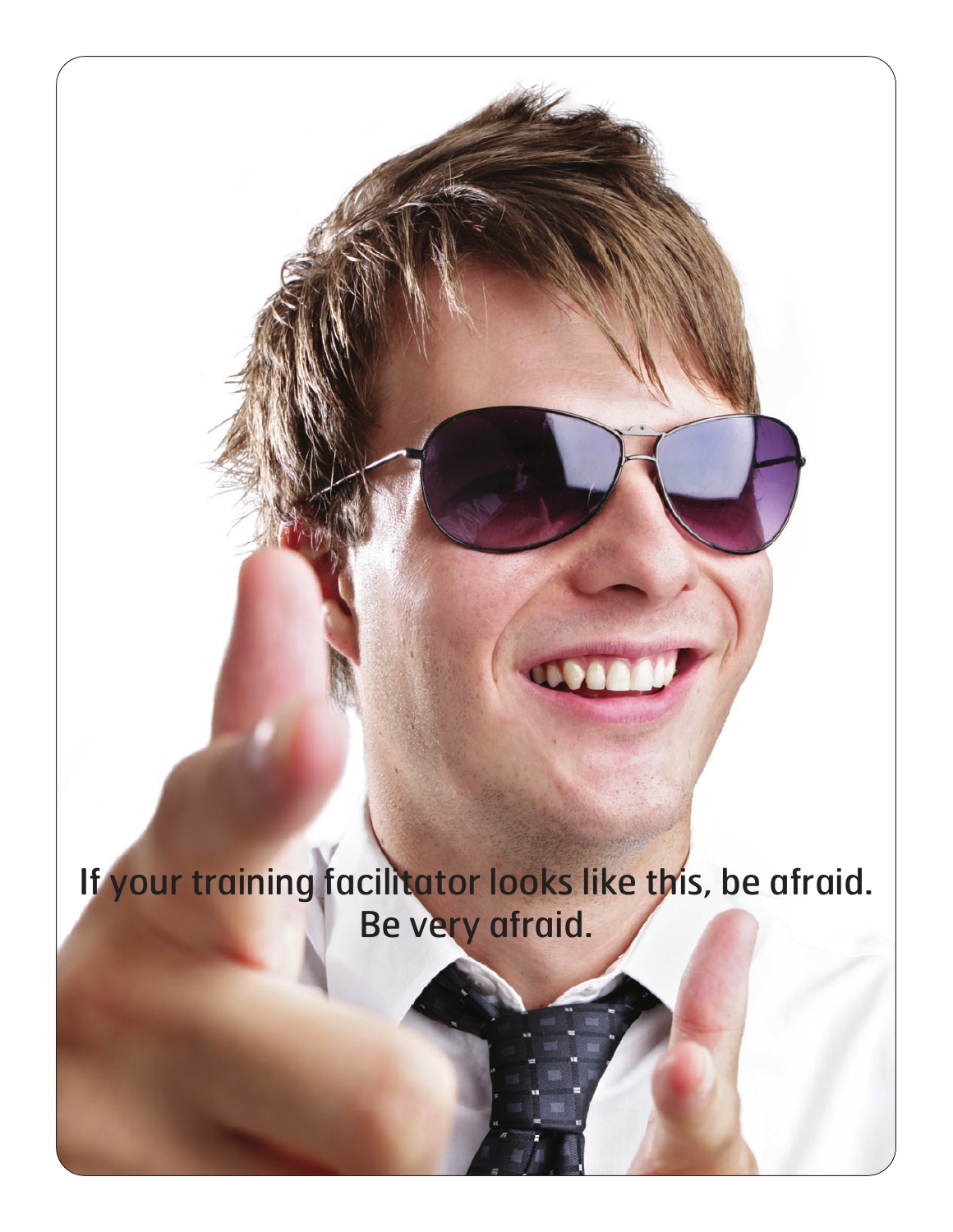

Better facilitators for better programs and better value

Some companies that offer training and development services want you to believe that the magic is in the activity. That it really doesn't matter who's leading the program because facilitators are there simply to make sure everyone has fun and no one gets hurt. Cutting back on the qualifications of facilitators is how these companies can deliver cheap training. It is also, by the way, how an early American wagon train became the infamous Donner Party.

When it comes to training and organizational development programs, a well-qualified experienced facilitator is everything. Any program without a well-qualified and experienced leader is no program at all. It's just an event. A field trip. That's why OWLS uses only the best.

OWLS has an extensive network of professional facilitators worldwide. This network is more extensive than most companies offer and for a very good reason. While many of our facilitators hold MBA and PhD degrees and have years of experience under their belts, that doesn't mean each one is right for every situation. Because every OWLS program is a custom program, we must have facilitators with broad and varied experience, capabilities and expertise. The expert facilitators that lead our programs in customer service, for example, are not the same as those heading up our programs in leadership development or managing change.

Effective facilitators must do more than explain event procedures and then sit back and watch the fun. Our facilitators are skilled at identifying key moments in the events and directing attention to learning opportunities. They guide participants toward those "ah-ha" moments when personal and group discoveries are made, learning happens and lives change. They are adept at handling those critical moments when self-discovery may either be fully engaged and integrated or lost.

When you consider that every program delivered by OWLS is a custom program, designed specifically for your needs and that every one of our facilitators is hand-picked for his or her ability to deliver maximum results from your program, we're convinced you'll discover what our other long-term clients know. That OWLS is the one company uniquely qualified to deliver the organizational-wide leadership solutions you need to help your company and your people grow.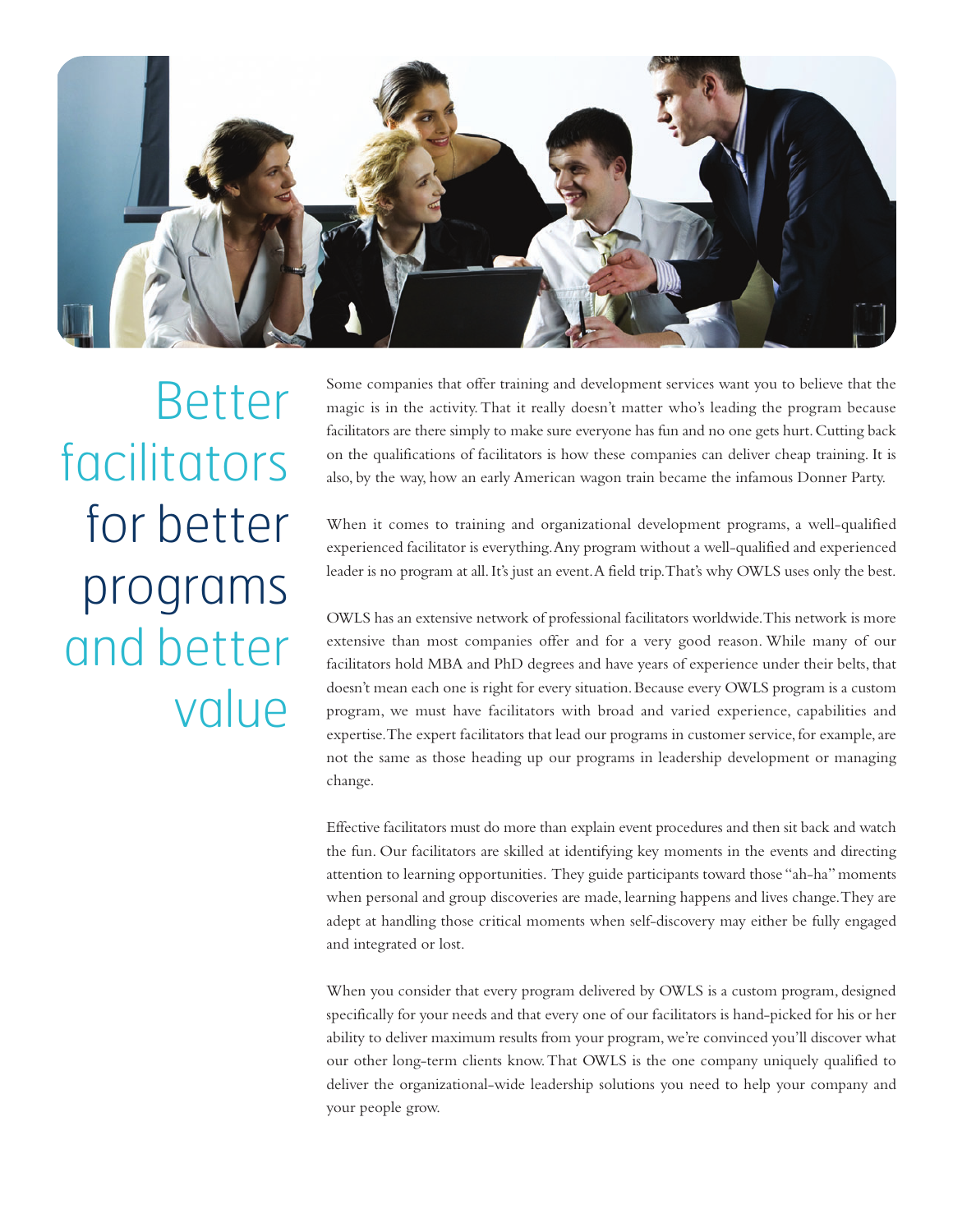## OWLS has more than 50 professional facilitators worldwide. Here are training, leadership and development insights from a few.



#### Steve

Steve has taught at the Chicago School of Finance and the Institute of Self Actualization. He has more than 20 years experience at the management and vice president level and is widely respected as an outstanding speaker, facilitator and coach.

*"Research has shown that 75 percent of the people in our daily lives do not communicate the same way we do, which is why communication remains such a huge issue. Inefficient communication creates more work, stress and frustration for everyone and imposes a substantial negative financial impact on the bottom line. Clear communication therefore saves time, money and reduces stress."*



### Rusty

Rusty has more than 23 years of consulting on organizational development, leadership and management training. He is a graduate of the Executive Program, University of Virginia, Darden Graduate School of Business.

*"Creating a vision forces us to take a stand on our preferred future. Effective leaders provide a vision that channels our deepest values into the workplace and becomes a word-picture of how we want these values to be lived out. We give leadership when we help create a vision that positions our organization in relation to our customers and to our colleagues."*



#### Donna

Donna has a Masters in Communication from the University of Calgary. She has more than 10 years working in training, facilitation, instruction and accelerated learning.

*"The majority of trainers working in companies today do not have formal training in instruction, facilitation, and course design. They are subject matter experts promoted to a position as a 'training specialist.' More often than not, learners are left confused, overwhelmed, and disenchanted. This type of training can be severely ineffective and a waste of training dollars."*



#### Amanda

Amanda has a MEd from the University of Kentucky and is an International Coach Federation member. She has more than 10 years working in outdoor experiential education and coaching.

*"In a culture that meets our every need, from heated car seats to fogless shower mirrors, we are comfortable. Pushing past comfort and into the stretch zone requires characteristics that make us proud: discipline, courage, and self-confidence. Stretching ourselves means asking more of ourselves. Asking more of ourselves inevitably leads to growth."*